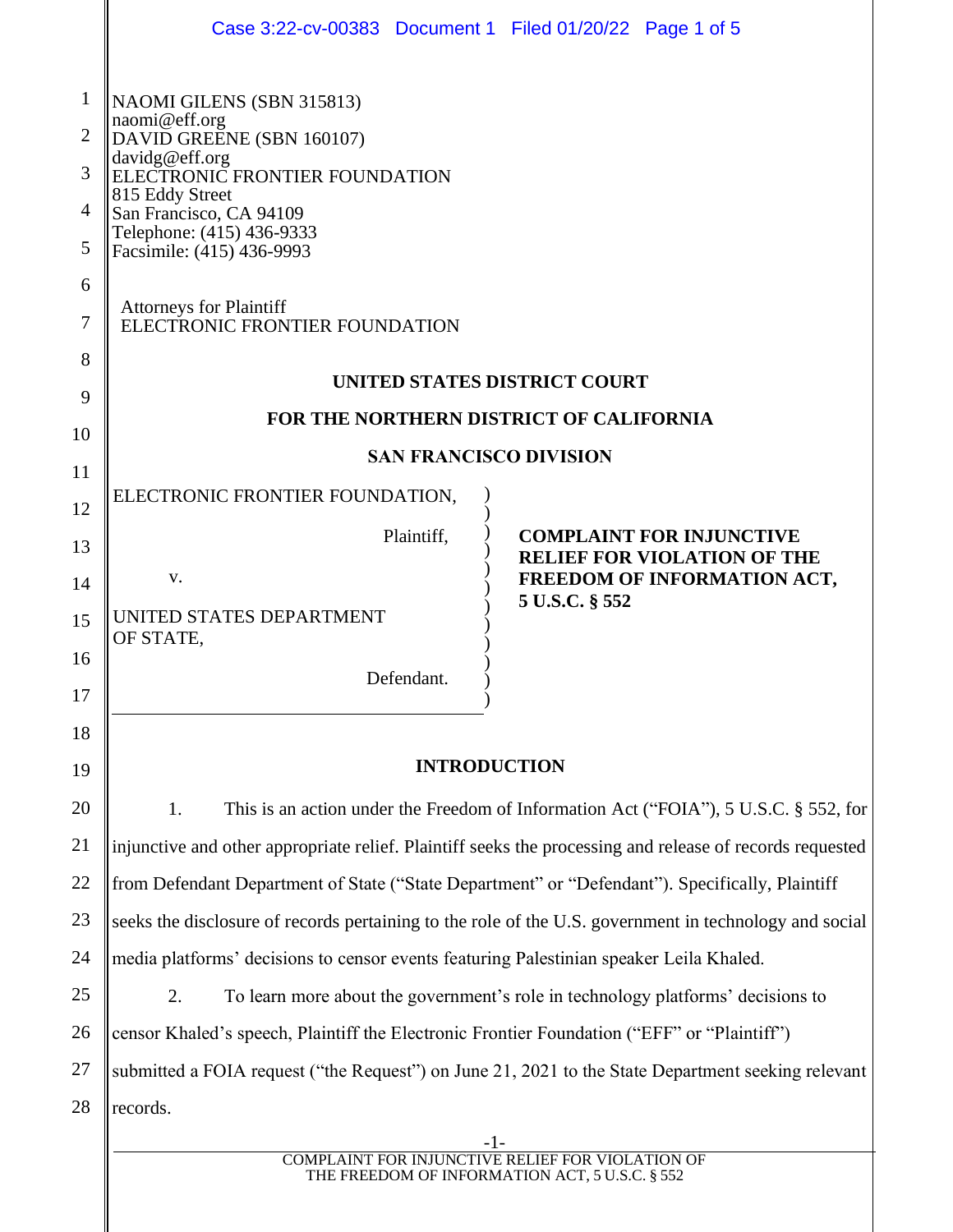║

║

| $\mathbf{1}$   | 3.<br>Plaintiff has commenced this action because the State Department has failed to                       |
|----------------|------------------------------------------------------------------------------------------------------------|
| $\overline{2}$ | release records in response to the Request. Plaintiff seeks the injunctive relief necessary to ensure the  |
| 3              | State Department's timely compliance with FOIA's requirements.                                             |
| $\overline{4}$ | <b>JURISDICTION AND VENUE</b>                                                                              |
| 5              | This Court has both subject matter jurisdiction over this action and personal<br>$\overline{4}$ .          |
| 6              | jurisdiction over the parties pursuant to 5 U.S.C. $\S$ 552(a)(4)(B) and 28 U.S.C. $\S$ 1331.              |
| $\overline{7}$ | 5.<br>Venue is proper in this district under 5 U.S.C. $\S 552(a)(4)(B)$ .                                  |
| 8              | <b>PARTIES</b>                                                                                             |
| 9              | 6.<br>Plaintiff EFF is a member-supported not-for-profit corporation with offices in San                   |
| 10             | Francisco, California and Washington, D.C. EFF works to inform lawmakers, the press, and the               |
| 11             | public about civil liberties issues related to technology and to defend those liberties. In support of its |
| 12             | mission, EFF uses FOIA to obtain and disseminate information concerning the activities of federal          |
| 13             | agencies. EFF is a "person" within the meaning of $5$ U.S.C. $\S$ $551(2)$ .                               |
| 14             | 7.<br>Defendant State Department is a Department of the Executive Branch of the United                     |
| 15             | States Government and is an "agency" within the meaning of $5$ U.S.C. § $552(f)$ . The State               |
| 16             | Department has possession and control over the requested records.                                          |
| 17             | <b>FACTUAL ALLEGATIONS</b>                                                                                 |
| 18             | <b>Background</b>                                                                                          |
| 19             | 8.<br>Leila Khaled is associated with the Popular Front for the Liberation of Palestine                    |
| 20             | ("PFLP"), a Palestinian group on the State Department's list of terrorist organizations. Khaled            |
| 21             | participated in two plane hijackings in 1969 and 1970.                                                     |
| 22             | 9.<br>In 2020 and 2021, technology platforms including Zoom, Facebook, YouTube, and                        |
| 23             | Eventbrite refused to host events at which Khaled would be speaking.                                       |
| 24             | 10.<br>For example, in September 2020, the Arab and Muslim Ethnicities and Diaspora                        |
| 25             | Studies program at San Francisco State University had scheduled an academic webinar titled                 |
| 26             | "Whose Narratives: Gender, Justice, and Resistance," which was to include Khaled as one of several         |
| 27             | guests. Zoom refused to host the event and Facebook removed a page promoting the event. YouTube            |
| 28             | stopped airing the event part of the way through and removed the archived footage.                         |
|                | $-2-$                                                                                                      |
|                | <b>COMPLAINT FOR INJUNCTIVE RELIEF FOR VIOLATION OF</b><br>THE FREEDOM OF INFORMATION ACT, 5 U.S.C. § 552  |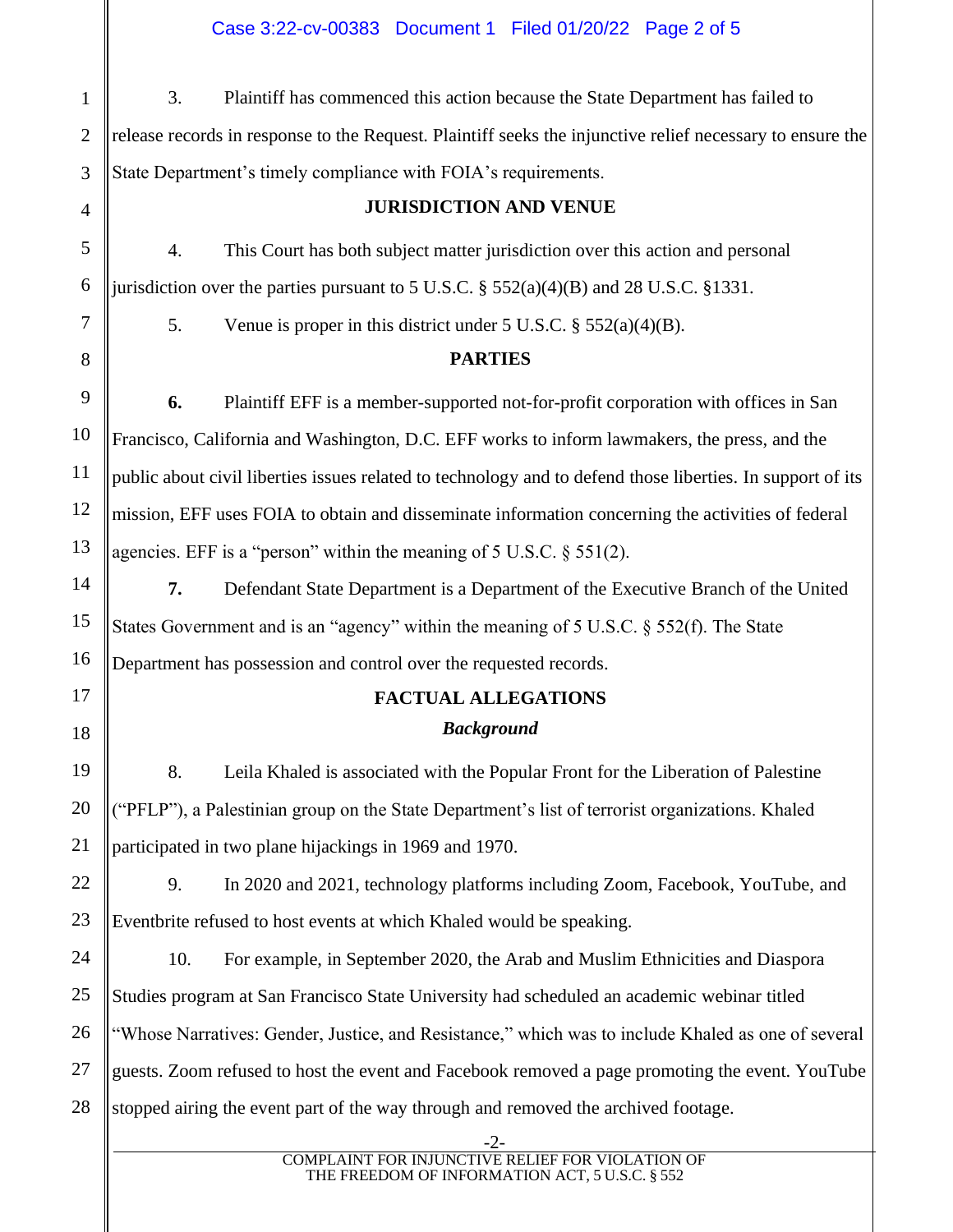## Case 3:22-cv-00383 Document 1 Filed 01/20/22 Page 3 of 5

| $\mathbf{1}$   | 11.                                                                                              |                                                                                              | The following year, San Francisco State University's Arab and Muslim Ethnicities                  |  |  |
|----------------|--------------------------------------------------------------------------------------------------|----------------------------------------------------------------------------------------------|---------------------------------------------------------------------------------------------------|--|--|
| $\mathfrak{2}$ |                                                                                                  |                                                                                              | and Diaspora Studies program again planned an event featuring Khaled. The event, titled "Whose    |  |  |
| 3              | Narratives? What Free Speech for Palestine?," was co-sponsored by the University of California,  |                                                                                              |                                                                                                   |  |  |
| $\overline{4}$ | Merced and the University of California Humanities Research Institute, and was scheduled to take |                                                                                              |                                                                                                   |  |  |
| 5              |                                                                                                  | place over Zoom on April 23, 2021. Zoom again refused to host the event on its platform, and |                                                                                                   |  |  |
| 6              | Eventbrite removed the event from its platform.                                                  |                                                                                              |                                                                                                   |  |  |
| $\tau$         | 12.                                                                                              |                                                                                              | Similarly, in October 2020, New York University hosted a webinar titled "We Will                  |  |  |
| 8              | Not Be Silenced" featuring Khaled. Zoom deleted the link to the webinar without notice.          |                                                                                              |                                                                                                   |  |  |
| 9              | 13.                                                                                              |                                                                                              | Zoom has banned other virtual events featuring Khaled as well.                                    |  |  |
| 10             |                                                                                                  |                                                                                              | <b>The FOIA Request</b>                                                                           |  |  |
| 11             | 14.                                                                                              |                                                                                              | On June 21, 2021, EFF submitted the Request to the State Department, seeking                      |  |  |
| 12             |                                                                                                  |                                                                                              | records pertaining to the U.S. government's role in the removal from social media of accounts and |  |  |
| 13             | events featuring Palestinian activist Leila Khaled.                                              |                                                                                              |                                                                                                   |  |  |
| 14             | 15.                                                                                              |                                                                                              | The Request sought the following records:                                                         |  |  |
| 15             |                                                                                                  | a.                                                                                           | Any and all communications or records of communication between the United                         |  |  |
| 16             |                                                                                                  |                                                                                              | Sates Department of State and its subsidiary agencies and Zoom Video                              |  |  |
| 17             |                                                                                                  |                                                                                              | Communications pertaining to a person named Leila Khaled from June 2019                           |  |  |
| 18             |                                                                                                  |                                                                                              | until the present.                                                                                |  |  |
| 19             |                                                                                                  | b.                                                                                           | Any and all communications or records of communication between the United                         |  |  |
| 20             |                                                                                                  |                                                                                              | Sates Department of State and its subsidiary agencies and Facebook, Inc.                          |  |  |
| 21             |                                                                                                  |                                                                                              | pertaining to a person named Leila Khaled from June 2019 until the present.                       |  |  |
| 22             |                                                                                                  | c.                                                                                           | Any and all communications or records of communication between the United                         |  |  |
| 23             |                                                                                                  |                                                                                              | Sates Department of State and its subsidiary agencies and Google LLC,                             |  |  |
| 24             |                                                                                                  |                                                                                              | including YouTube LLC, pertaining to a person named Leila Khaled from                             |  |  |
| 25             |                                                                                                  |                                                                                              | June 2019 until the present.                                                                      |  |  |
| 26             |                                                                                                  | d.                                                                                           | Any and all communications or records of communication between the United                         |  |  |
| 27             |                                                                                                  |                                                                                              | Sates Department of State and its subsidiary agencies and Eventbrite                              |  |  |
| 28             |                                                                                                  |                                                                                              | pertaining to a person named Leila Khaled from June 2019 until the present.                       |  |  |
|                |                                                                                                  |                                                                                              | -3-<br><b>COMPLAINT FOR INJUNCTIVE RELIEF FOR VIOLATION OF</b>                                    |  |  |
|                |                                                                                                  |                                                                                              | THE FREEDOM OF INFORMATION ACT, 5 U.S.C. § 552                                                    |  |  |
|                |                                                                                                  |                                                                                              |                                                                                                   |  |  |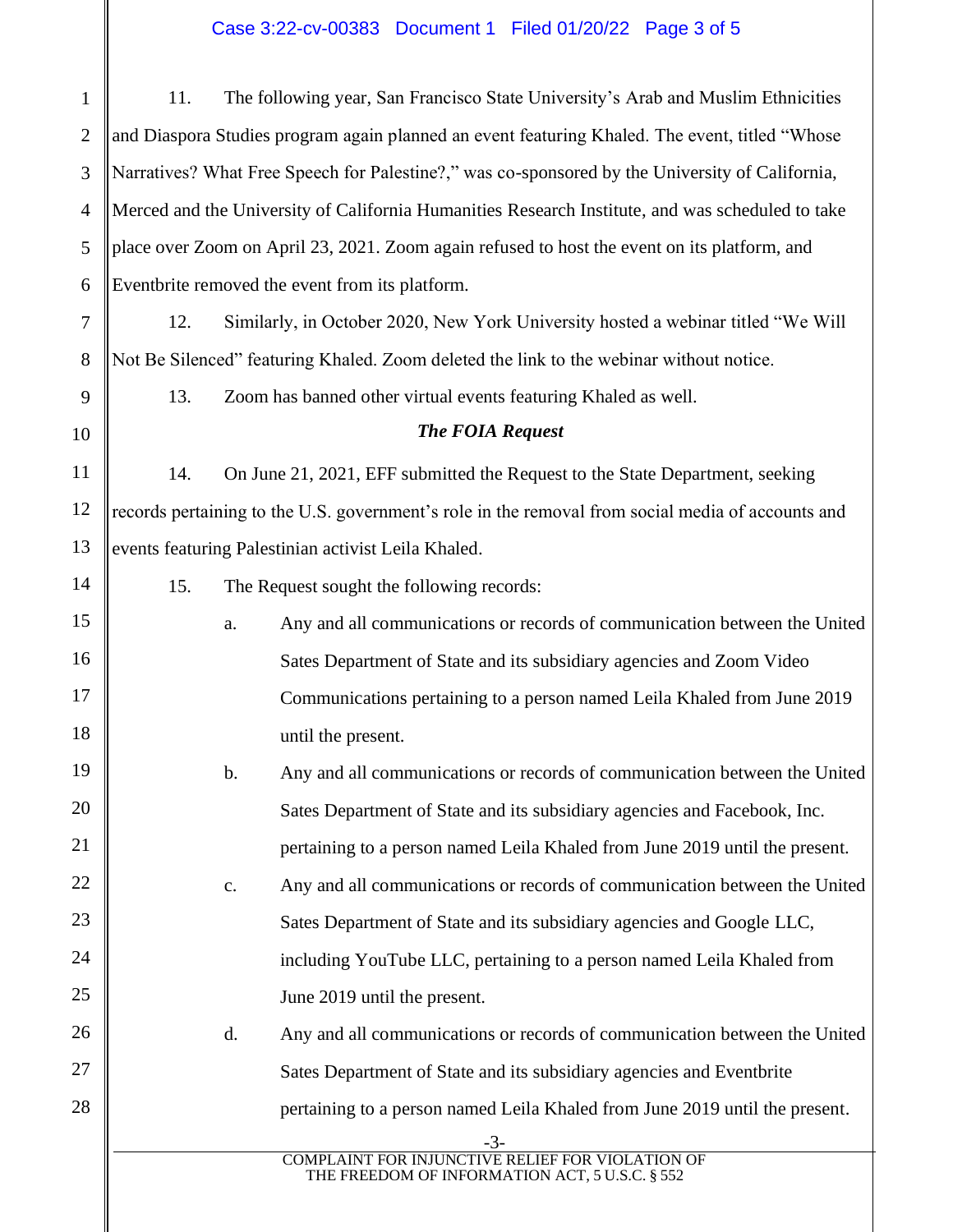|                | Case 3:22-cv-00383 Document 1 Filed 01/20/22 Page 4 of 5                                               |  |  |  |  |
|----------------|--------------------------------------------------------------------------------------------------------|--|--|--|--|
| $\mathbf{1}$   | Any and all communications or records of communication between the United<br>e.                        |  |  |  |  |
| $\overline{2}$ | Sates Department of State and its subsidiary agencies and <i>any online service</i>                    |  |  |  |  |
| 3              | <i>provider</i> pertaining to Leila Khaled from June 2019 until the present.                           |  |  |  |  |
| $\overline{4}$ | f.<br>Any and all internal records inside the United Sates Department of State that                    |  |  |  |  |
| 5              | discuss "material support of terrorism" and/or 18 U.S.C. § 2339(A) in relation                         |  |  |  |  |
| 6              | to Leila Khaled from June 2019 until the present.                                                      |  |  |  |  |
| $\tau$         | 16.<br>EFF requested a waiver of document search, review, and duplication fees on the                  |  |  |  |  |
| 8              | grounds that (a) EFF is a representative of the news media and (b) disclosure of the requested         |  |  |  |  |
| 9              | records is in the public interest.                                                                     |  |  |  |  |
| 10             | <b>Agency Response</b>                                                                                 |  |  |  |  |
| 11             | By email on October 25, 2021, the State Department acknowledged receipt of the<br>17.                  |  |  |  |  |
| 12             | Request and informed EFF that the Request had been assigned reference number F-2021-07622. The         |  |  |  |  |
| 13             | email stated that "our Office will provide you with a status update." The email did not provide a time |  |  |  |  |
| 14             | frame for the status update. The email did not acknowledge EFF's request for a fee waiver.             |  |  |  |  |
| 15             | 18.<br>To date, the State Department has not responded to EFF's request for a fee waiver or            |  |  |  |  |
| 16             | produced any records responsive to the Request.                                                        |  |  |  |  |
| 17             | 19. EFF has exhausted the applicable administrative remedies with respect to the                       |  |  |  |  |
| 18             | Request.                                                                                               |  |  |  |  |
| 19             | The State Department has exceeded the twenty-day statutory deadline for processing<br>20.              |  |  |  |  |
| 20             | of any FOIA request.                                                                                   |  |  |  |  |
| 21             | 21.<br>The State Department has wrongfully withheld the requested records from EFF.                    |  |  |  |  |
| 22             | <b>CAUSES OF ACTION</b>                                                                                |  |  |  |  |
| 23             | 22.<br>Defendant's failure to process Plaintiff's Request as soon as practicable violates              |  |  |  |  |
| 24             | FOIA, 5 U.S.C. § 552(a)(6)(E)(iii), and Defendant's corresponding regulations, 22 C.F.R. § 171 et      |  |  |  |  |
| 25             | seq.                                                                                                   |  |  |  |  |
| 26             | <b>PRAYER FOR RELIEF</b>                                                                               |  |  |  |  |
| 27             | Plaintiff respectfully requests that this Court:                                                       |  |  |  |  |
| 28             | Order Defendant to immediately conduct a thorough search for records<br>a.                             |  |  |  |  |
|                | FOR INJUNCTIVE RELIEF FOR VIOL<br><b>ATION OF</b><br>THE FREEDOM OF INFORMATION ACT, 5 U.S.C. § 552    |  |  |  |  |